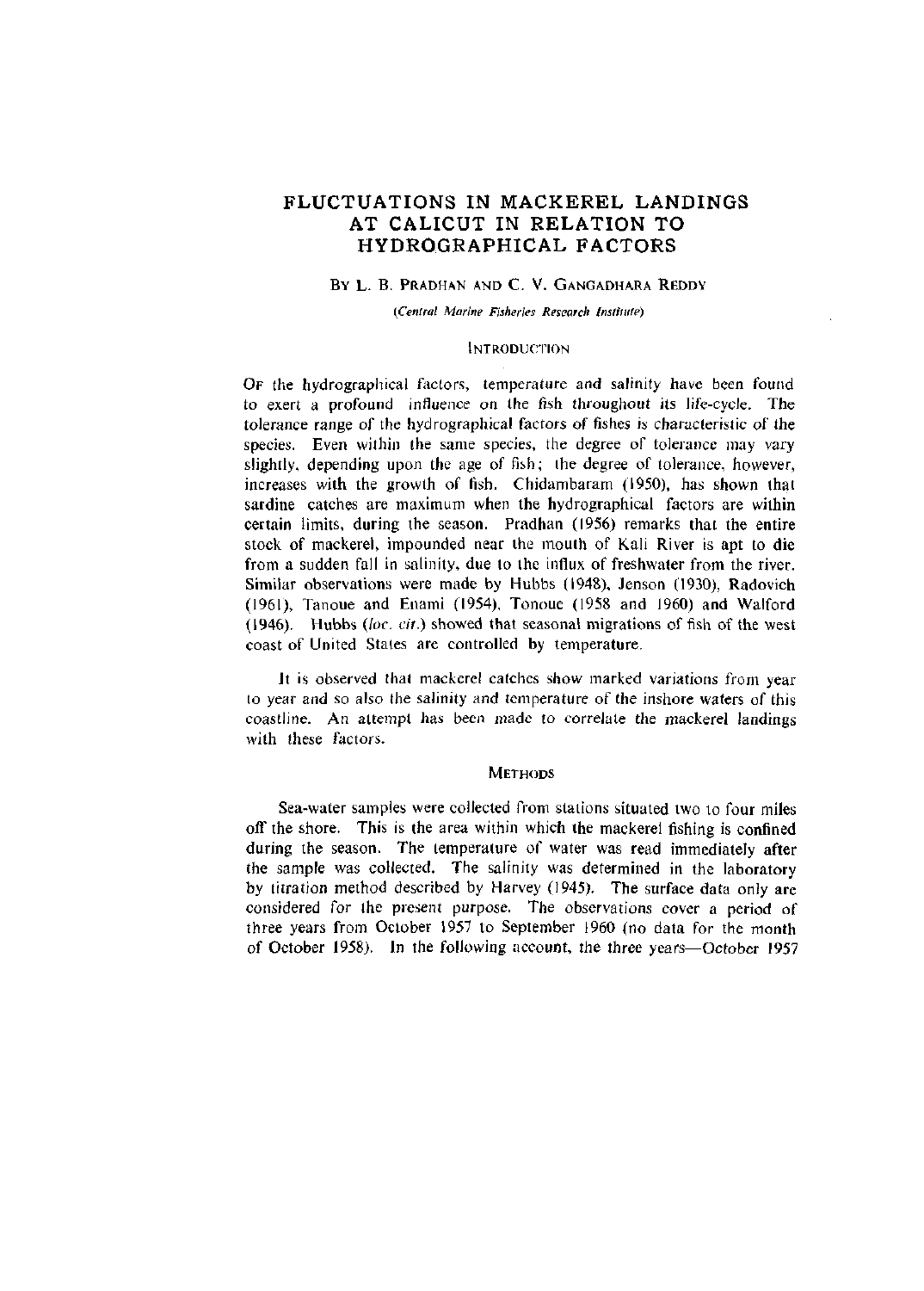to September 1958, October 1958 to September 1959 and October 1959 to September I960—have been referred to as series 1, 2 and 3 respectively.

## TEMPERATURE AND SALINITY VARIATIONS

*Temperature.*—The range of mean mdnthly temperature of the water during the series 1, 2 and 3 are  $5.6$ , 4.4 and  $6.0^{\circ}$  C. respectively. Generalising the trend of variations, it may be said (Figs. 1, 2 and 3) that the temperature shows an upward trend from October to November or December and decreases in January. From February onwards, the values increase steadily up to April. Again in May, the trend is slightly downwards followed by a steep fall in June-August period. The values tend to increase once again in September. The sudden lowering of temperature in June-August coincides with the activity of the south-west monsoon. The lowest temperature is recorded during July-September months and occasionally in October and the highest values are reached in March to May period. The minimum temperatures recorded were  $26.6^{\circ}$  C. (August 1958),  $25.7^{\circ}$  C. (July 1959), and 24 $\cdot$ 7° C. (August 1960) and the maximum values were 31 $\cdot$ 2° C. (April 1958), 30.4° C. (April 1959) and 30.7° C. (April 1960). During the active period of mackerel fishing (October to March), the ranges of temperature were 1-4,  $1.3$  and  $3.7^\circ$  C., in the series 1, 2 and 3 respectively. The temperature in all the three fishing seasons varied between  $26 \cdot 2$  and  $29 \cdot 9^{\circ}$  C, the minimum being always in October and the maximum in March.

*Salinity.*—Salinity of the sea-water around Calicut shows wide annual fluctuations. As compared with the Bay of Bengal, the salinity is generally higher during the major part of the year in the Arabian Sea. It is interesting to note that the lowest values are also recorded on the west coast during the south-west monsoon period. The ranges of salinity during the periods of series 1, 2 and 3 are  $8.39$ ,  $13.28$  and  $5.09\%$ . From Figs. 1, 2 and 3 it is seen that in general, salinity shows a fall from October to November and sometimes the downward trend extends to December and January as in 1958-59; the salinity increases gradually from December onwards reaching the maximum in March-April months. From May, the trend of salinity and temperature variations are more or less similar. The mean values are usually very low during June-September period. The sudden lowering of salinity in June and July is due to the heavy precipitation caused by south-west monsoon. The average salinity reached as low as  $21 \cdot 39\%$  in July 1959 as compared with the highest value of  $35.04\%$  of March 1958. Individual values suffer much, reaching even about to  $12\%$  in July. The range of salinity during the active fishing season of the present series are in the order of  $1.96$ 1.40 and  $2.71\%$ . The values vary between  $31.53$  and  $35.04\%$  from October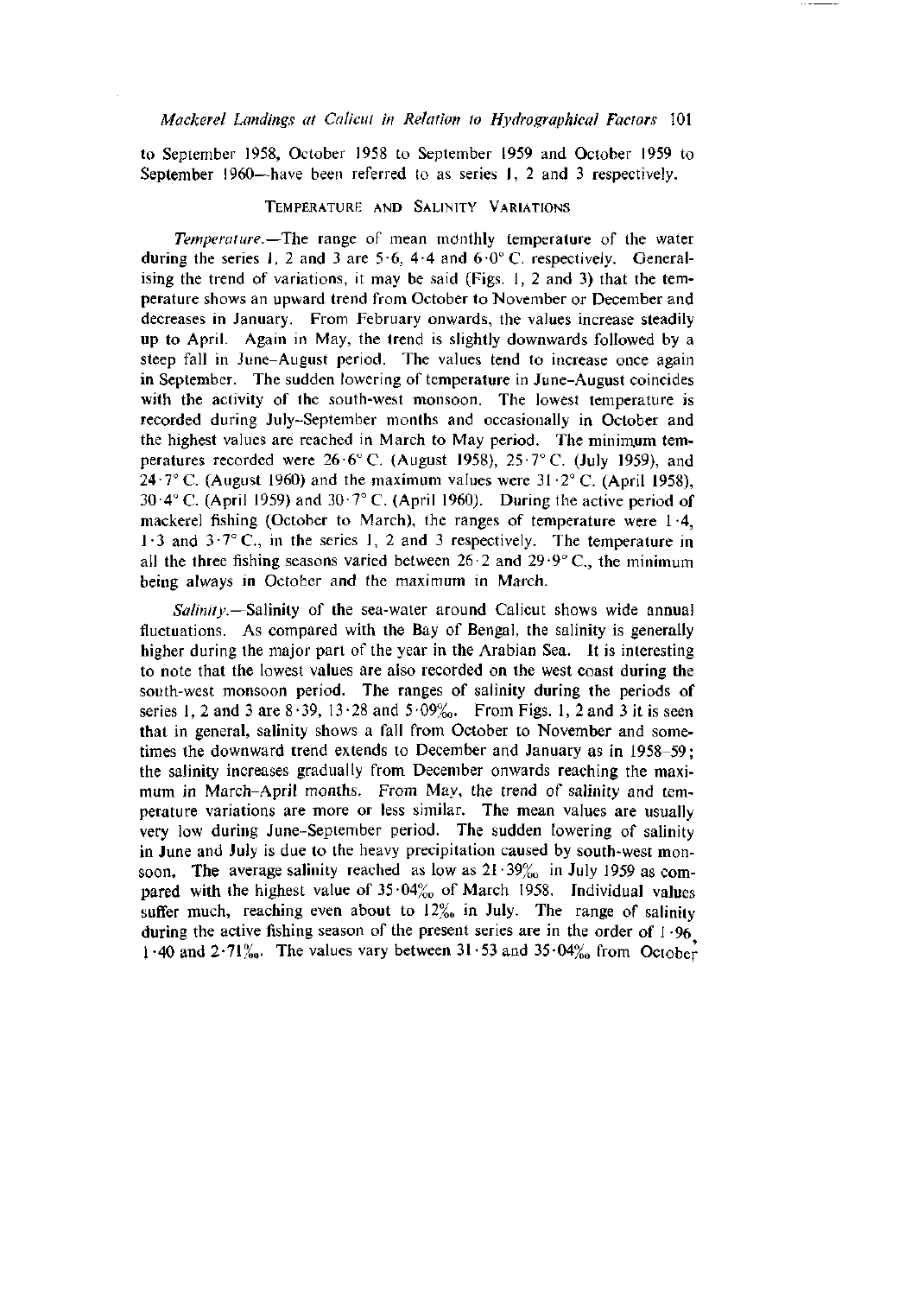

FIG. 1. Seasonal variations in the mean monthly values of temperature, salinity and mackerel landings during the period October 1957 to September 1958,

to March periods considering all the three series. It reaches maximum always in March but attains the minimum figure in November mostly, or occasionally, in December.

# **DISCUSSION**

Fishes are known to be susceptible to the changes of temperature and salinity. Temperature is the most important factor as it controls the metabolic and spawning activities, while the salinity, besides controlling spawning, exerts profound effect on the osmotic balance of the body fluid of fishes,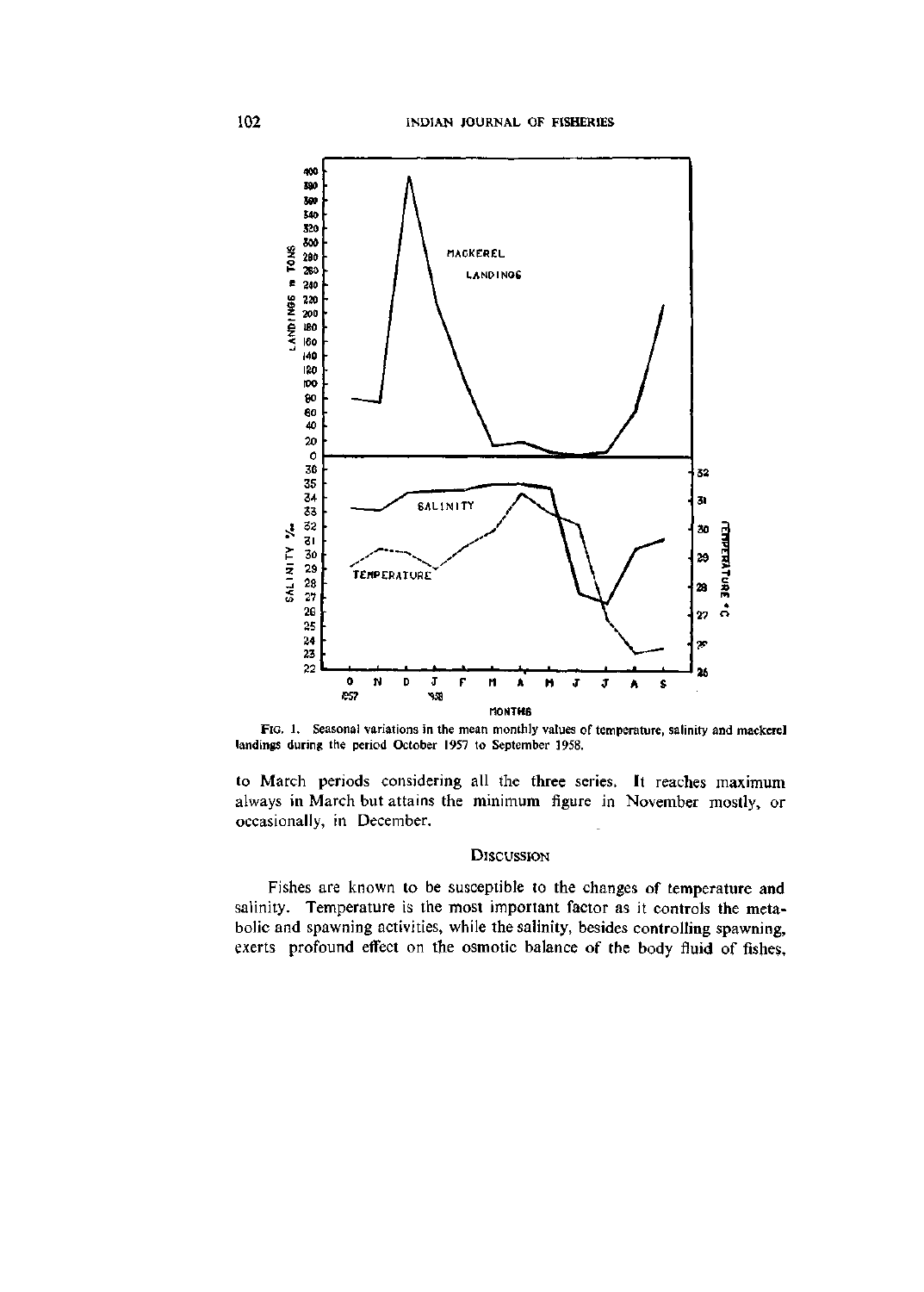

FIG. 2. Seasonal variations in the mean monthly values of temperature, salinity and mackerel landings during the period October 1958 to September 1959.

Even though fishes exhibit tolerance to these factors within certain limits, the tendency on the part of fishes appears to avoid if possible, conditions not congenial to them *{see* Tait, 1938).

The mackerel entering the fishery here are mainly immature. It may he noted that the plankton available in the months of maximum catch is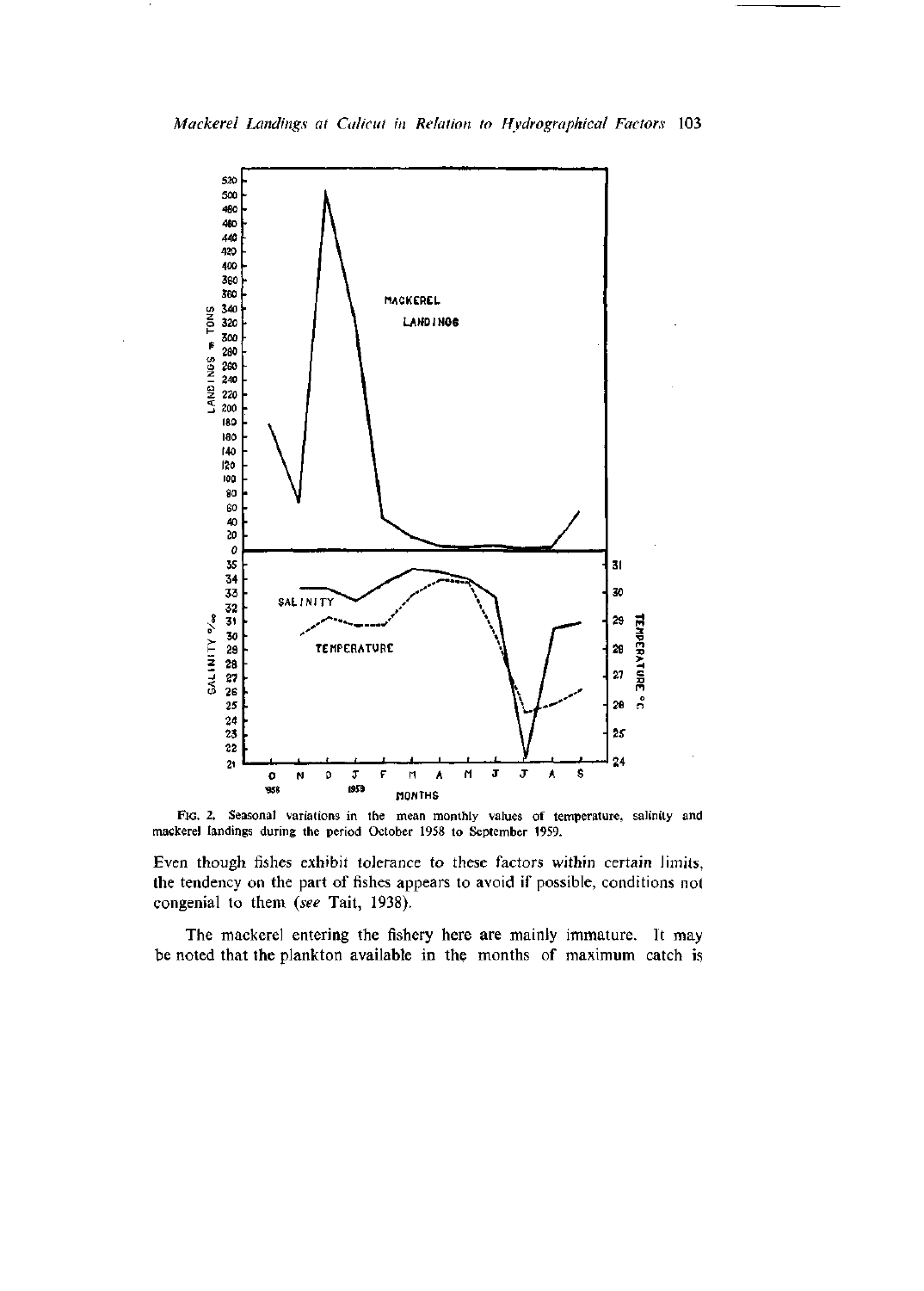

FIG. 3. Seasonal variations in the mean monthly values of temperature, salinity and mackerel landings during the period October 1959 to September 1960.

comparatively poorer than other months (Subrahmanyan and Sarma, 1960; Sarma, personal communication). It is, however, suggested by Subrahmanyan and Sarma *{loc. cit.),* that the poor standing crop of plankton in a particular period might also be due to grazing by predators. Pradhan (1956), in his studies on the food of mackerel has observed that there is no marked variation in the food of mackerel during the mackerel season and other periods of the year. Sekharan (1958) states: "The question, whether the concentration of mackerel in the inshore waters is entirely a direct response to plankton production, still remains to be verified". From the above statements it is reasonable to assume that provided the fish is not attracted to the fishing area entirely for food in the month of maximum catches, the hydrographical conditions may be responsible for the abundance of mackerel shoals in the inshore waters and the hydrographical values will be in proximity to the optimum conditions. The overall hydrographical conditions during the fishing season should be within the tolerance range of fishes of different year classes entering the fishery during the fishing season. The variations in hydrographical factors from the optimum values may explain fluctuations in the abundance of mackerel,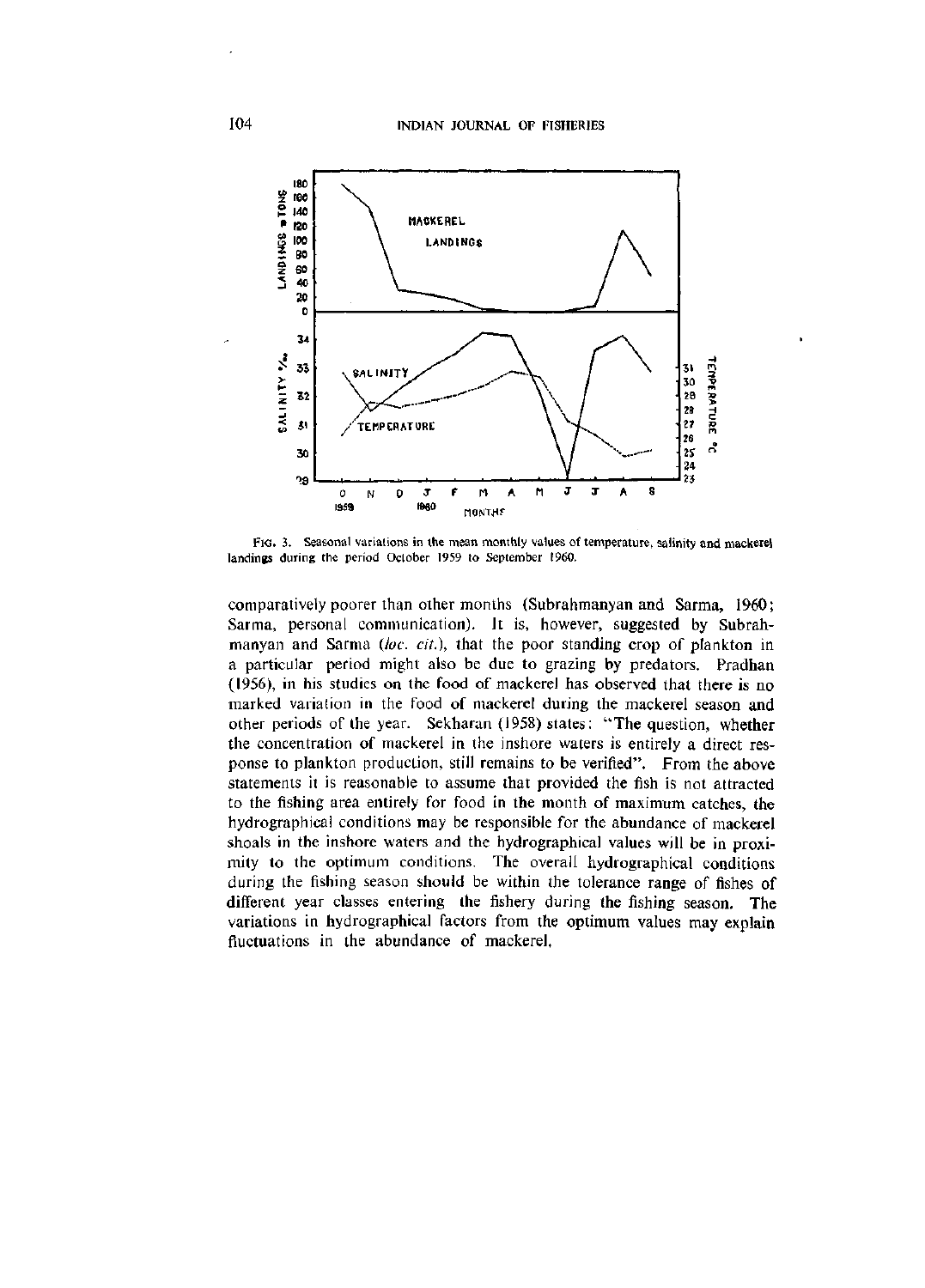From Figs. 1 and 2, it can be seen that the catches of mackerel are maximum in the month of December. In Fig. 3, the peak is conspicuously absent in December. Comparing with the other two series, December of second series claims higher catches. The hydrographical conditions during December 1958 may be considered very close to the optimum. The average temperature and salinity during that month were  $29.1^{\circ}$  C. and  $33.27%$ <sub>0</sub>, respectively. Limiting to present data, these values may be taken as proximal optimums and any deviation from these may be correlated with the catches. In the first instance, if all the December values are considered, a striking correlation exists between the hydrographical factors and fish catches. In December of the first series, the average temperature is the same as that of the second series, but the salinity is considerably higher than the latter (Figs. 1, 2 and 3). The observed reduction in the catches might be due to the salinity deviation. In the third series, the complete failure of the expected maximum catches may be due to the deviations of both the factors from December of second series, to a great extent. It was, however, noted that pH of December 1959 (of the third series) was comparatively high, being  $8 \cdot 7$ , as against  $8 \cdot 0 - 8 \cdot 3$ the normally prevailing values in December. This abnormal rise in pH may be responsible for the complete failure of the mackerel fishery. Tait *{loc. cit.)* mentioned "within the limits of pH normally occurring in the open sea, fishes may not appear to react noticeably to small changes in this character. The profound effects which have been observed beyond these limits convey the impression that, were the accurate observations of pH to be included among those which are more regularly taken in hydrographical practice, valuable indications may be given of circumstances bearing directly upon the health and therefore upon the quality and perhaps also the quantity of our most prized food-fishes". As compared with series 1 and 2, the plankton was also found to be remarkably poor in December of the third series (Sarma, personal communication) which might have been the additional cause for the complete failure of the fishery.

During 1957-58 and 1958-59 seasons, a sharp rise in the catch in December, to about five-fold in the former season and eight-fold in the latter than the respective November figures was noted. This sharp rise suggests high sensitivity of fishes to the variations in the hydrographical conditions. Harvey (loc. cit.) pointed out "that it is of interest that the distribution of many marine animals is limited by the range of temperature and has been linked with the salinity of water and it is remarkable that some species of fish are able to perceive very small differences not only in temperature but also in salinity as little as  $0.06$  g. per kilo in waters containing some 35 g. per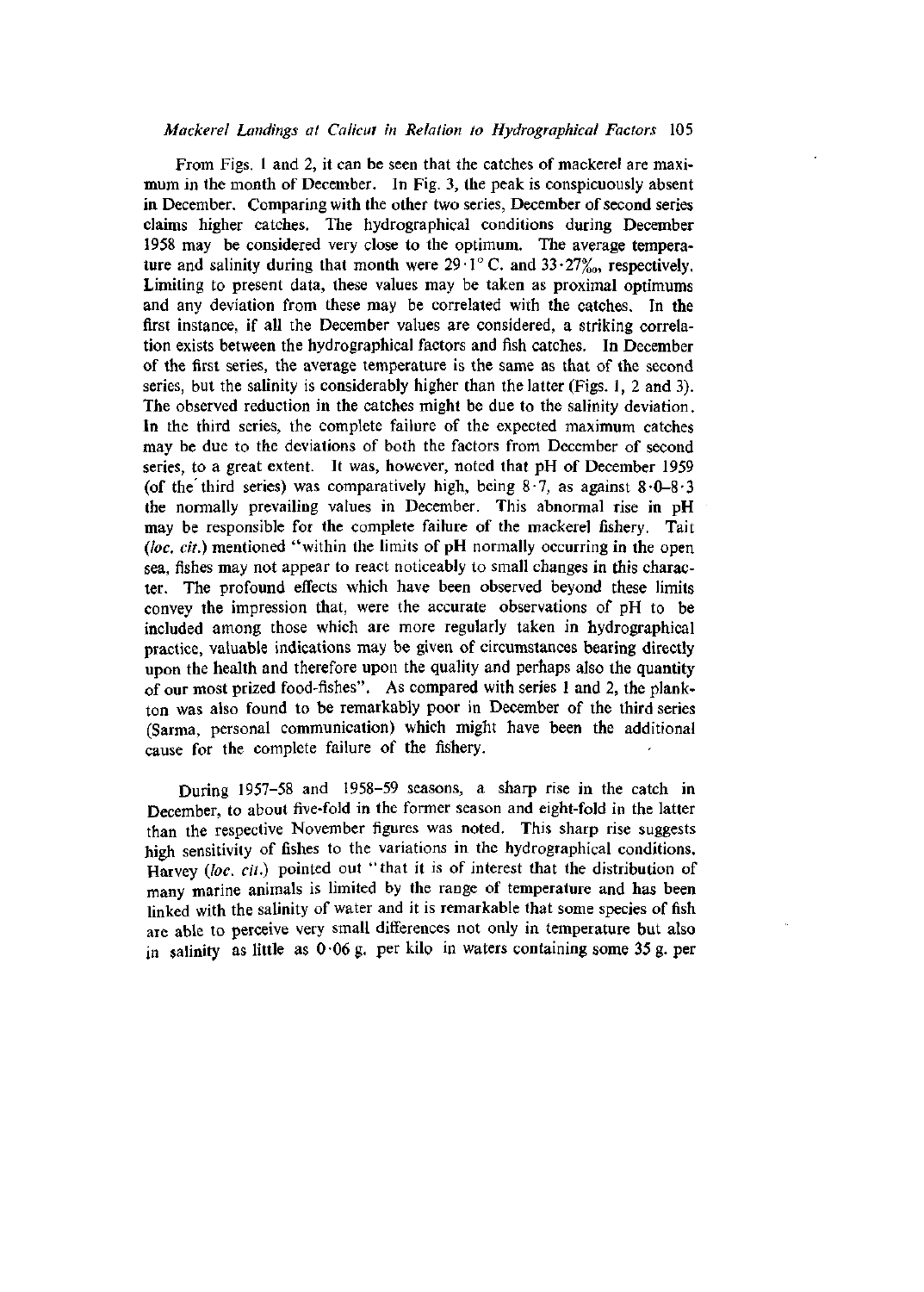kilo". The decreasing trend of the fishery in January seems to be considerably influenced by variations of both temperature and salinity from the proximate optimum values. From December 1957 to the following January 1958, the salinity remained more or less the same, while the temperature showed a decrease of  $0.6^\circ$  and from December 1958 to January 1959, the temperature deviated by  $0.3^{\circ}$  C. and also the salinity lowered from  $33.27$  to  $32.45\%$ . From November 1959 to the following January 1960, the temperature and salinity were very low and added to that the pH was found to be high  $(8.6)$  and in February 1960 even though the temperature and salinity reached close to the proximate optimum values, the fishery continued to be poor which might be the possible result of the time lag for the fish to migrate once more or might be due to the prevailing higher pH conditions. In general from February onwards, the temperature as well as salinity are found to be increasing till May, and as expected the fishery during this period is generally poor *(see* Chidambaram and Menon, 1945). During the active monsoon months June and July the fishing operations are suspended for the major part due to rough sea and unsettled weather conditions. It is not known whether mackerel inhabits inshore waters in these months. It is unlikely that mackerel shoals will seek inshore waters as their habitat when the temperature and salinity of sea-water are very low and are subjected to maximum degree of variations. In regard to size of the fish and hydrographical conditions some interesting observations were made. Mackerel entering fishery in August-September months are mostly juveniles up to 16 cm. in length and the temperature and salinity values in these months are remarkably lower than those in November-January period, when larger size-groups are landed. This observation suggests that the tolerance ranges of a particular fish varies with the size or age of fish. The tendency of the larger sizegroups (19-21 cm.) to frequent inshore waters from November to March when the temperature and salinity also show a gradual rise is consistent with the above observations. But during the months of highest temperature and salinity (March to May), the catches are also comparatively very poor (Figs. 1, 2 and 3). The size-groups below 19 cm. are absent in the same period. The smaller size-groups appear in large quantities from August to September-October during which period the salinity and temperature are very low.

It is apparent from Table I, that for a good mackerel season the degree of variations in temperature and salinity during the active mackerel season should be least within the tolerance range.

The present data indicate higher susceptibility of mackerel towards temperature variations than to those of salinity and the added effect of these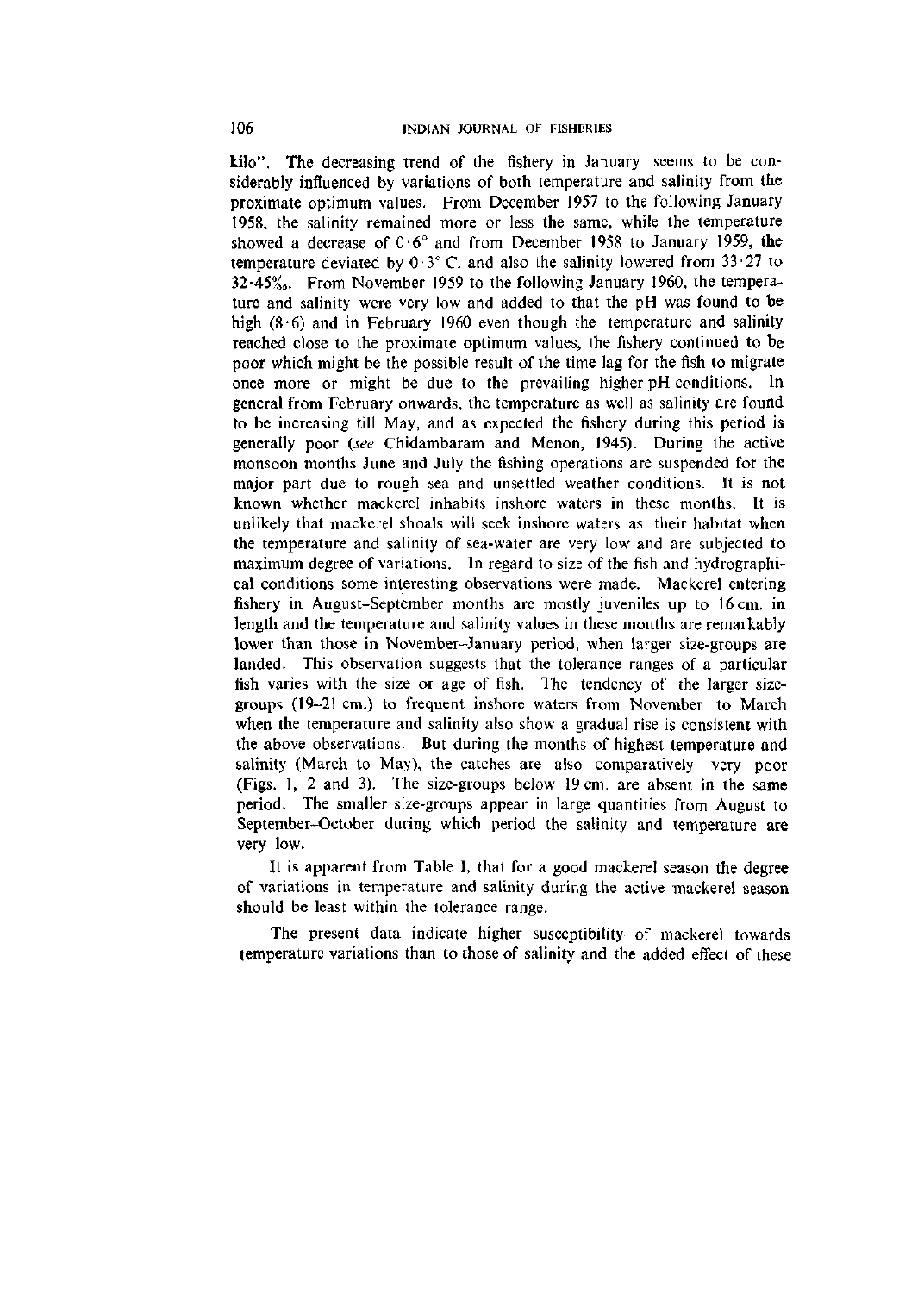|                         | TVRIF 1                                     |                                       |                                              |
|-------------------------|---------------------------------------------|---------------------------------------|----------------------------------------------|
| Mackerel<br>season      | Average<br>temperature<br>variation<br>° C. | Average<br>salinity<br>variation<br>‰ | Total<br>seasonal<br>catch in<br>metric tons |
| October 1957–March 1958 | 1.4                                         | 1.96                                  | 887.63                                       |
| October 1958-March 1959 | 1·3                                         | 1.40                                  | 1145.42                                      |
| October 1959-March 1960 | 3.7                                         | 2.71                                  | 401.45                                       |

 $T = T$ 

two factors may be considerably high. Increase in temperature and salinity adversely affects mackerel catches, whereas their low values have less pronounced effect. Other important environmental factors like oxygen, pH and plankton constituting the food of mackerel may also influence the movement of mackerel to some extent. In the present investigation the effect of oxygen was found to be negligible, since the surface values were quite normal, between  $3.0$  and  $5.0$  c.c. per litre. The effect of pH has already been stated. Food of fish is undoubtedly an important factor but even when the food available in a particular region is below the normal requirements, mackerel may prefer the medium with favourable conditions to areas of rich food with unfavourable hydrographical conditions not congenial to them.

In addition, the effect of certain meteorological factors like rainfall and windforce were considered. It was noted that complete failure of mackerel fishery in 1959-60 season coincided with unusual heavy rainfall in 1959 (428 cm.). The landings in that season touched the lowest figure of  $401 \cdot 45$  m. tons, of the three series under discussion. In contrast to this, the highest landings (1145-42 m. tons) were recorded when the rainfall was the lowest (270 cm.). In 1957-58 season, the fishery was moderate, the rainfall for 1957 being 328 cm. The effect of rainfall is always reflected in the temperature and especially in the surface salinity of waters and thus affecting the fishery indirectly. The wind force cannot be considered as a decisive factor, but it does indicate, in a general way, the trend of the fishery in corres. pondence with the wind force. During the peak period of mackerel season —November and December—it was higher in 1958 (5.5 and 5.6 m.p.h. respectively) than 1957 (5.3 and 5.3 m.p.h.) or 1959 (5.2 and 5.3 m.p.h.). The most successful fishery coincided with the same period (November and December 1958) when the wind force was nearest to the mean values  $(5.6$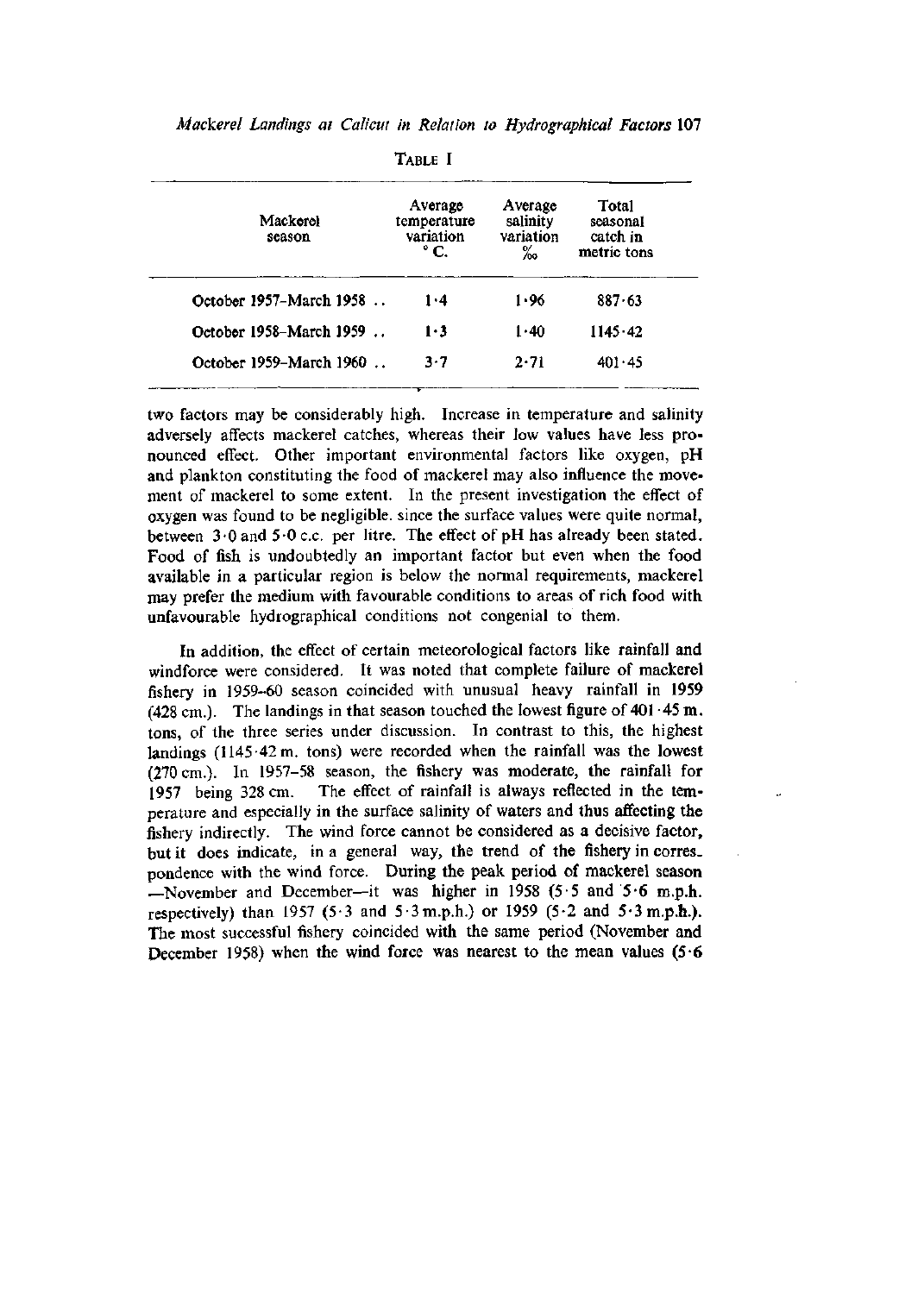and  $5.7$  m.p.h. respectively) given in the calendar of environmental factors by Subrahmanyan and Sarma (1960).

#### SUMMARY

An attempt has been made to correlate mackerel landings at Calicut with hydrographical conditions during the period of three years, from October 1957 to September 1960. Considering all the three seasons— 1957-60, the hydrographical conditions in the season of maximum catches (October 1958 to March 1959), showed marked differences as compared with those of the other two seasons. Increase in temperature and salinity has been found to affect adversely mackerel catches, whereas, their low values exerted less pronounced effect.

Observations show the higher susceptibility of mackerel towards temperature variations compared to salinity and their combined effect appears to be considerably high; the tolerance ranges of hydrographical factors may be different depending upon the size of mackerel. High tolerance towards the increase in temperature and salinity was found in bigger sizegroups (19-21 cm.). The smaller size-groups usually occur in large numbers during the period (June-September) of low levels of temperature and salinity. One of the criteria of good mackerel season appears to be that the degree of variations of temperature and salinity should be least within the tolerance ranges of these two hydrographical factors. The complete failure of the 1959-60 season coincided with high pH and very low values of temperature and salinity suggesting that higher pH may have an added adverse effect on the fishery. Probable effects of certain meteorological factors like rainfall and wind force are also briefly discussed.

#### **REFERENCES**

| Chidambaram, K. 1950 | Studies on the length-frequency of the oil sardine, Sardinella<br>longiceps Cuv. & Val., and on certain factors influencing<br>their appearance on the Calicut coast of the Madras Presi-<br>dency. Proc. Indian Acad. Sci., 31, 252-86. |
|----------------------|------------------------------------------------------------------------------------------------------------------------------------------------------------------------------------------------------------------------------------------|
|                      | -- and Menon, M. D. 1945 The co-relation of the West Coast (Malabar and South Canara)<br>fisheries with plankton and certain oceanographical features.<br><i>Ibid.</i> , 22, 355–67.                                                     |
| Harvey, H. W. 1945   | Recent Advances in the Chemistry and Biology of Sea-water.<br>London.                                                                                                                                                                    |
| Hubbs, C. L. 1948    | Changes in the fish fauna of Western North America cor-<br>related with changes in ocean temperatures. Jour. Mar.<br>Res., 7, 459-82,                                                                                                    |